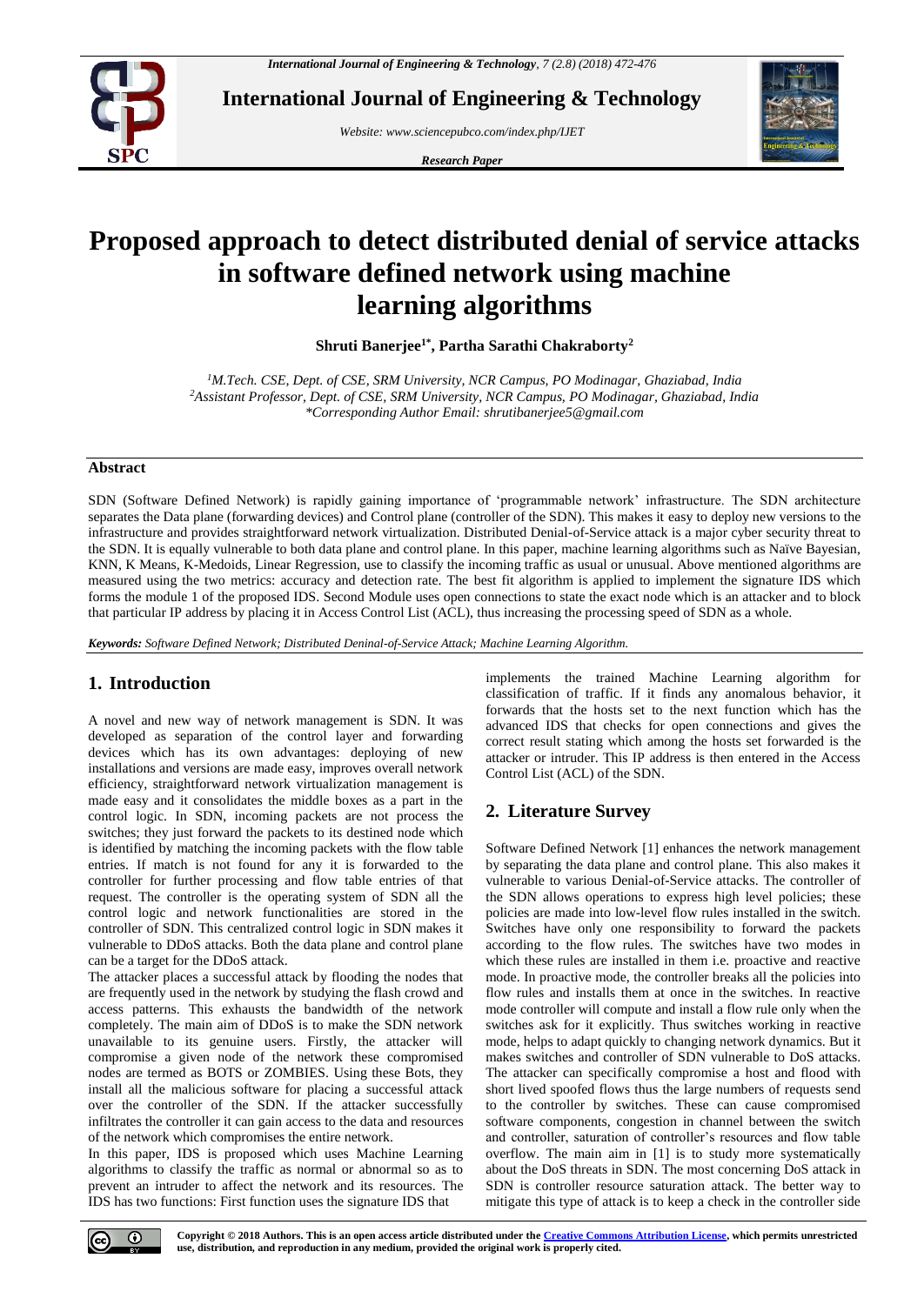leaving the switch side untouched. To enforce a fair sharing of resources amongst all the nodes and switches of the network causes to face the challenge that there are quite a large number of switches and hosts for which need to maintain a large number of queues.

The countermeasure for said problem is proposed to be a multilayer fair queuing (MLFQ); a method of queue management that allows expansion dynamically and aggregation of the queue according to its needs. The basic idea behind is to maintain number of queues in the controller, when there are no attacks. Then dynamically expands the particular queue into multiple if the queue size exceeds the threshold value.

Software Defined Network provides a flexible network management by separating data plane and control plane. This separation leads to communication between control plane and data plane which turns to be a severe bottleneck in cause there is extensive communication between these two entities of the network. In [2], a thorough analysis of Control plane saturation attack is studied which exploits this bottleneck caused under high traffic conditions between the two entities; also how it can be amplified by long forwarding paths in SDN network.

The most widely used SDN architecture is OpenFlow, that provides a standard interface between the switch and the controller. OpenFlow works in reactive mode i.e. on arrival of a new flow it sends a request to the controller stating to create and install the flow rules which tells how to manage the incoming packet. On adversary, this network flexibility due to reactive mode of operation introduces new threats and makes the network vulnerable. The attacker exploits the bottleneck caused due to extensive communication between planes and also the reactive mode of functionality of SDN switch by studying the behaviour of traffic generated, to flood the switch with large number of unique flows, as each network flow will forward a request to the controller. This new inbound flow is high enough causing control plane saturation attack. Till date there is no proposed solution that completely tackles the problem of CPSA attack.

The analytical study shows how long paths of forwarding (a path with maximum number of hops in SDN) in SDN is exploited even with limited power attack, but can amplify the effect of CPSA to a critical level. In [2], shows the analysis on the effects of long forwarding paths against the DoS attacks in SDN controller. It states how a well-informed or an intelligent attacker using only limited power, exploits the long forwarding paths to amplify the attack rate to achieve successful CPSA attack.

Software Defined Networks [3] is a new emerging paradigm for programmable networks. In SDN, switches (forwarding devices) are only responsible for one task i.e. the forwarding of packets, if the packets match with the entries of the flow table entries. The controller (OS of SDN network) performs all the major functionality for the network and grants centralized control over the SDN network. Distributed-Denial-of-Service attack is the biggest threat to cyber security for the SDN network. It attacks the network layer and the application layer of compromised systems in the SDN. When it attacks the network layer it causes bottleneck and when it attacks on the application layer it causes exhaustion of the CPU resources. The attacker sends flood traffic to the targeted nodes of the network, which is an intentional attempt to fully exhaust the CPU resources and the bandwidth to disturb the SDN network, thus making it unavailable for its legitimate users. When a large number of the users are accessing the network (i.e. it is the more frequently used nodes in the network) this traffic is termed as Flash crowd. These flash crowd and the access patterns are studied by the attacker to place a successful attack on this frequently used node. Once it successfully infiltrates this nodes becomes compromised, in which the attacker will install all the malicious software and tools to attempt the attack on the server of the SDN network. These compromised nodes are termed as Bots or Zombies. To place an attack on the SDN network, attacker will use the spoofed IP addresses so that these zombies are unique and avoids the chances of getting detected. On successful infiltration of the attacker to the server, it compromises the data, network resources, access right, flow table rules, firewall in general the whole SDN network.

In [3] an Advanced IDS is designed which is made up of two function. First function is the Signature IDS consisting of trained model, which uses machine learning algorithm to train the trained model of the IDS, so as to classify the incoming packets as normal or abnormal. In case, anomalous nodes are encountered it is forwarded to the second function. Second function consists of the Advanced IDS which checks for open connections and gives the exact result of which node is the attacker so that the particular set of IP addresses are blocked by placing them in the Access Control List (ACL). Module 1 reduces the number of nodes for processing by the second function as it is responsible for the processing speed of SDN which is an important factor.

Distributed Denial-of-Service attack makes both the control plane and data plane vulnerable until now, we encountered only the threat and vulnerabilities on the control plane. But, data plane is equally vulnerable. In [4] separation of the planes in SDN network introduces new network security issues. SDN processes in two modes: proactive and reactive. In proactive mode, controller will preset all the forwarding rules according to the configuration of the networking applications at once. Incoming packets that do not match the forwarding rules are dropped and request is terminated for that IP address. In reactive mode, whenever a table miss is encountered it results in sending a query to the controller. The controller will make decisions of the networking applications keeping in mind the global view of the state of the network; then a network policy is enforced. A typical reactive SDN architecture will use the following steps: sends the packet for a new connection to the switch of SDN, packet is encapsulated as a packet-in message and sent to the controller. This packet-in is processed by SDN application providing network functionality. The decision includes a Flow Mod message; installing a new rule then forwarding the original to its ports. Further, packets fulfilling this flow rule will be handled in fast forwarding hardware. Forwarding tables have limited capabilities with regard to the memory abilities. Switches use CAM also known as Content Addressable Memory to perform table lookup. Binary CAM is limited to a maximum of few 100k entries. An attacker with remote capabilities can easily exhaust the switch memory and can cause a DoS attack. A countermeasure to check the severity of these DoS attacks is use of extended table size. To deal with the threat [4] states countermeasures like specific detection mechanism on data plane, light weighted measure to stop flow attack is a novel way of evaluating the analytic means and simulation.

In [5] machine learning algorithms are used for monitoring and detection of the malicious actions in SDN data plane Statistics and features of the network traffic are generated and a network workload test data is required. The efficiency of the Machine Learning algorithms like Learning Vector Quantization, Self organizing Maps is studied. SDN frees the complexity and static nature of traditional distributed network architecture which is obtained by the system abstraction between control plane and data forwarding plane. Thus, provide an opportunity for vulnerabilities of malicious activities. IDS system is an additional monitoring mechanism besides classical security. In [5] the approach used parameters and statistics from SDN flows and creates tuple that are classified by detection mechanisms. Selecting proper identification of malicious traffic is an important issue for this approach.

These are the selected Machine Learning algorithms used for classification of malicious activities: Self Organizing Maps (SOM), Learning Vector Quantization (LVQ1), Multi-pass Learning Vector Quantization (MLVQ1), Hierarchical Learning Vector (HLVQ1). The results of these above algorithms are studied to provide recommendations on their usage for IDS in SDN environment. The analysis states it is possible to achieve an average value of TPR greater than 94%. Thus, HLVQ1 algorithm is an effective way to improve TPR, when compared to SOM<LVQ1, MLVQ1 for all classes.

As we have [6] decoupled control and data plane, SDN can handle the increasing number of attacks by blocking the network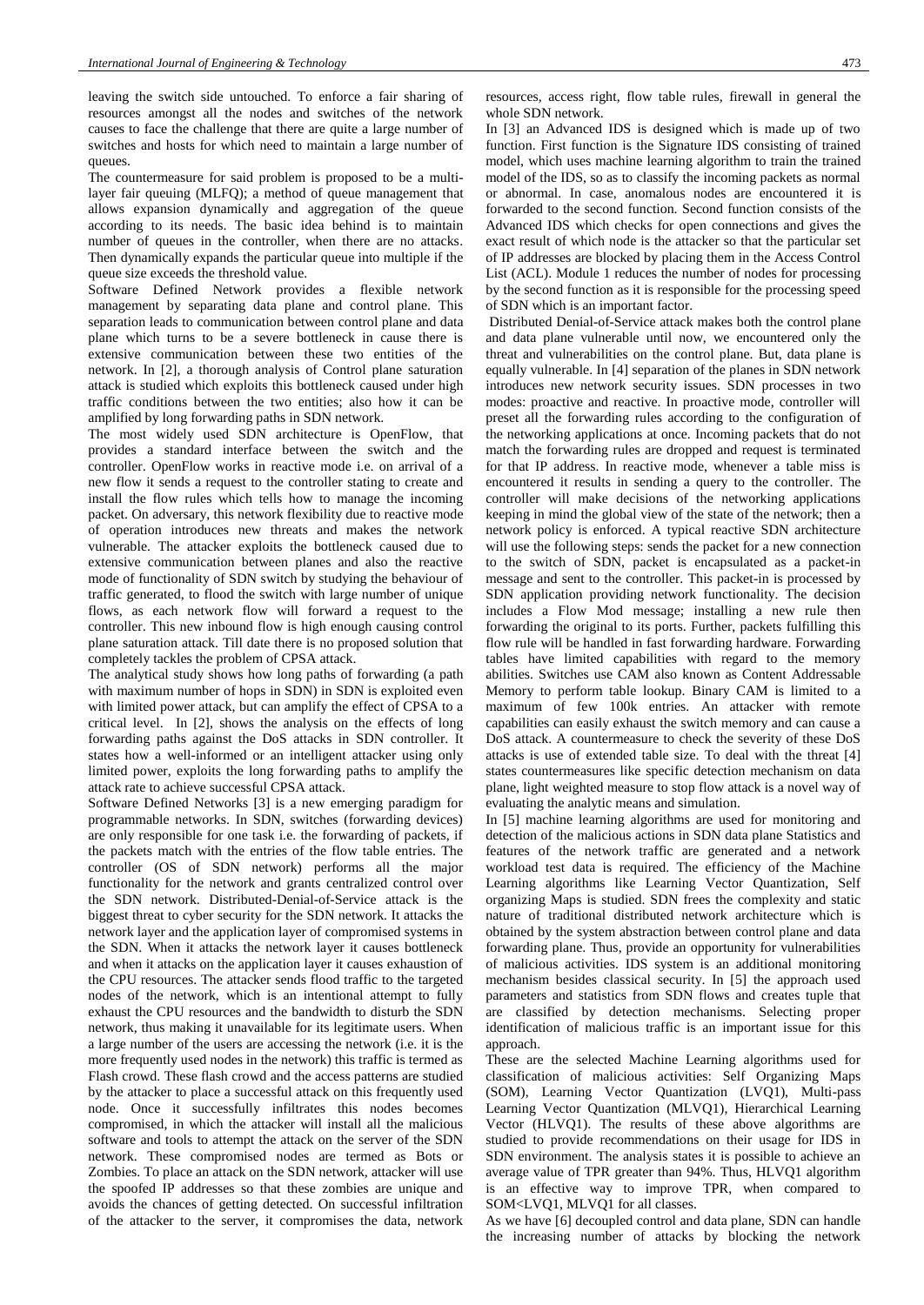The decoupling of SDN architecture provides the advantages of the improved network efficiency (in overall). Secure Shell Brute force attack can be performed to possess serious threat on this SDN architecture. Even if the attack is identified it might not be possible to stop it from making significant damage to the network. The need for specific security rules apart from the traditional firewall is encountered. Malicious users have certain common characteristics which can help to identify and differentiate from other legit users. Various Machine Learning algorithms are used to classify the users to prevent the potential attacks from placing a successful attack, using the historical network attack data. The training data used to train Machine Learning model is the Long tail project [9]. The output of the Machine Learning algorithms is the security rules that are to be implemented on SDN controller to resist access of potential attacker.

The impact of Distributed Denial-of-Service [7] ranges from a simple inconvenience in using a particular server to causing major failure in the targeted device. In [7] a method is proposed to detect the Distributed Denial-of-Service attack from traces of traffic. These traffic traces are used to create multi-dimensional access matrix. Principle Component Analysis (PCA) reduces the attributes used for detection. Machine learning classifiers are Naïve Bayes and K-Nearest Neighbour that used to classify the traffic as usual or unusual. The performance of these classifiers with PCA attributes are analysed based on two metrics: detection rate and false positive rate. The attackers use this threat (i.e. DDoS) to mainly disturb the services provided by the networks thus making normal service unavailable to its legit users. The attacker compromises node of the target network called BOT. It then uses that particular BOT to install all the malicious tools and software so as to place a successful attack on the network. They use the spoofed IP address for two reasons: uniqueness and minimizes the chances to get revealed.

On the basis of the nature of DDoS attacks. They are classified as: end-point attacks and Infrastructure attacks. The DoS attacks that targets the network layer is called NET-DDoS, the DoS attack that targets the application layer is termed as APP-DDoS. Defence for the DDoS attacks can be created in many ways. Development of IDS, firewalls and enhanced router will guard against the attack traffic (i.e. flood traffic). The features of traffic in the low layer cannot effectively differentiate between APP-DDoS and the flash crowd. The proposed method to detect the DoS attack is from the HTTP traces. These traces help to generate the access matrix, attributes are selected and is used in classifier to detect the attackers.

Software Defined Network provides a way of interface between networks and applications. Accurate way of classifying the traffic is an important measure. In [8] the four variants of Neural networks estimator are used to categorize traffic. An important case for the network management is to have high availability and efficiency is the traffic classification. These can be various methods to do so such as Deep Packet Mining Inspection, and using port numbers to determine applications and application layer protocols.

These methods have their own benefits and challenges. The goal of traffic classification methods is to enable controller to distinguish and isolate different application flow, management and programming flow to guarantee QoS. [8] Proposes a framework that determines the application type of flow. This framework uses Machine Learning based trainer to receive the information. Decision Tree algorithm helps in network traffic classification.

The algorithms like K-Means gather data for getting trained in learning phase and clustering.

# **3. Related Work**

## **A. Software Defined Network**

The basic principle of SDN architecture is the decoupling of the data plane and control plane and a standard information exchange between the two planes. There are two architectural standards for SDN: For CES and Open Flow. In this paper, we discuss about OpenFlow architecture. In OpenFlow, the forwarding tables are termed as switches and the control logic is termed as controller of SDN. The working of OpenFlow is explained as follows: Once a new packet arrives, the header fields are extracted and matched against the matching fields portions of the flow table entry. If the match is found, switch acts according to the set of instruction of the respective flow table match field entry. If no entry is found, then action taken for that packet is decided by the 'table miss' flow table. This flow table specifies the set of instructions to be performed when no match is found for an incoming packet, which might include passing the packet forward for further processing or drop that packet etc.

The block architecture view of OpenFlow is shown in the figure 1 below:



**Fig. 1:** Block Architecture View of OpenFlow

The forwarding devices are software or hardware devices that perform actions as defined by the flow rules, on incoming packets for eg: drop, forward or rewrite the packets etc. The data plane is the interconnection of these forwarding devices forming a plane termed as data plane. Southbound Interface (SI) is the communication protocol between the switch and controller. Forwarding devices get instructions from southbound API which is a part of SI. The control plane is termed as 'network brain' and all the control logic resides in the control plane. Northbound Interface (NI) is the communication protocol between applications and controller. It takes instructions from SI to program forwarding devices. Management Plane is the set of applications that takes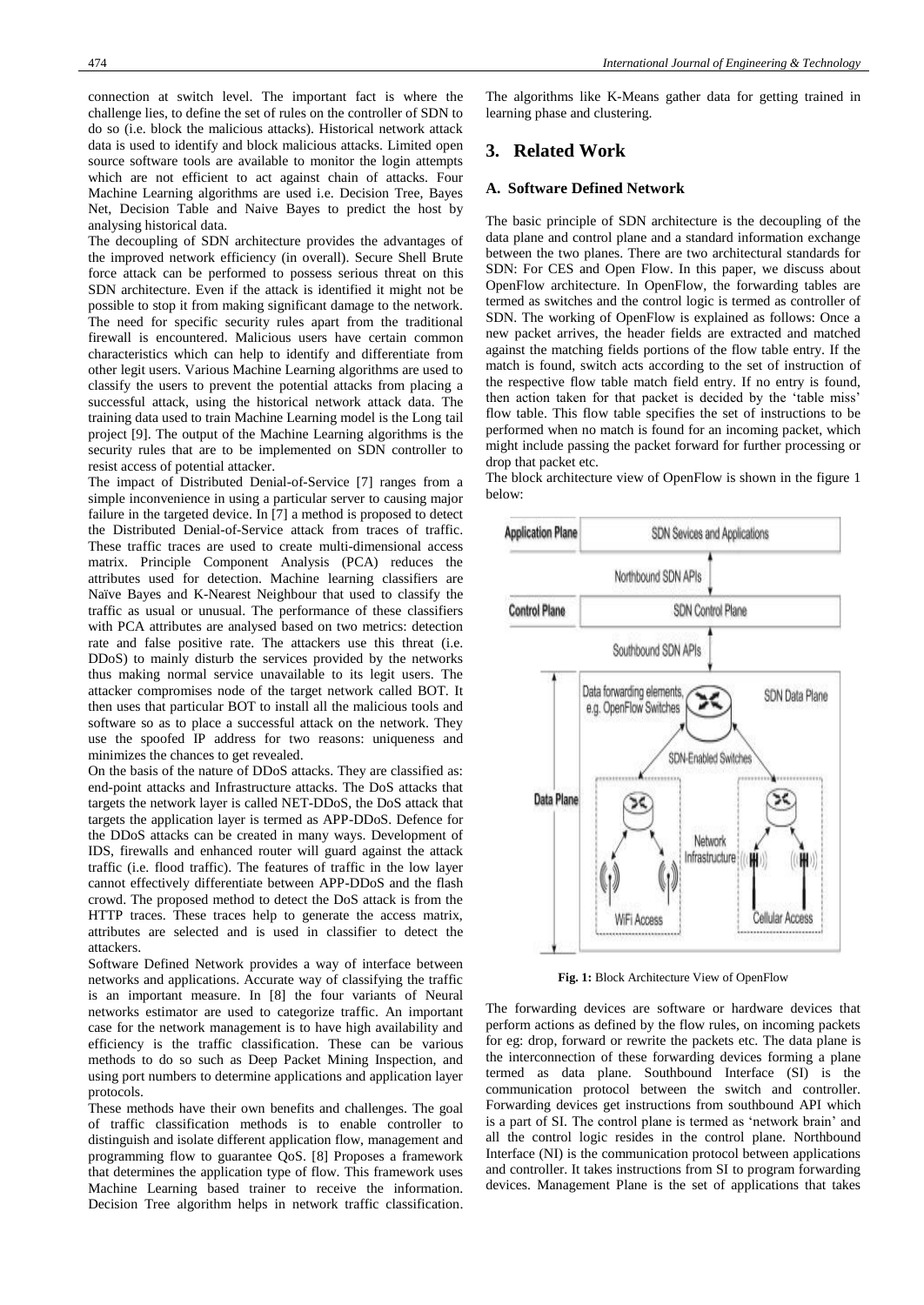maximum advantage of functions offered by Northbound Interface to implement network control and operational logic.

SDN network architecture has four pillars:

• *The control plane and the data plane* are decoupled. Control functionalities are removed from network devices that will become simple packet forwarding.

• *Forwarding devices* are flow based and not destination based; the flow is defined by the set of packet fields acting as a match (filter) and the set of actions are taken accordingly.

• *Control logic* is moved to an external entity called SDN controller or NOS which provides the essential resources and abstraction to provide the facility of programming the forwarding devices.

• *Network* is made programmable through software applications running on top of the NOS that interact with the underlying data plane.

On the concepts of SDN, It can be classified by three basic abstractions namely Forwarding, Distribution and Specification.

• **Forwarding**: it allows any of the forwarding behaviour desired by network applications hiding the details of underlying network.

• **Distribution**: shield the SDN applications from the distributed state and make the distributed control a centralized unit.

• **Specification:** allows the network applications to express the desired network behaviour without implementing itself.

#### **B. Distributed Denial-of-Service Attack**

It is an attack which compromises multiple computer system and attack server or other website or other network resources. These compromised systems (termed as Bots) are used to install all the malware needed so as to place a successful attack on the target (here the controller of SDN).

Distributed Denial-of-Service attack is the abnormal traffic sent to the target (controller of SDN) which is observed as sudden drop of performance in network due to increase in either abnormal delay or CPU utilization or traffic. The attack affects network layer causing Bottleneck and is termed as NET-DDoS. Application-DDoS is known as the attack that targets the application layer causes exhaustion of CPU resources.

The nature of the data and anomalies in it are closely related, they can be studied by various factors such as: packet header information, packet size, delay etc. Flooding the application layer using HTTP GET messages are a part of application DDoS attack. Here such listed attacks - ICMP flood attack, DNS reflection attack, UDP flood attack, and HTTP flood which can helps to achieved DDoS attack.

#### **C. Machine Learning Algorithms**

The implementation of the signature IDS using machine learning algorithms are listed as follows:

• *Naïve Bayes:* Naïve Bayes classifier is a conditional probability model based on the Bayes theorem i.e.

$$
P(A|B) = \frac{P(B|A) * P(A)}{P(B)}
$$

where,  $P(A|B)$  is an event A given an event B,

P(A) is probability of A,

•

P(B|A) is an event B given an event A,

P(B) is the probability of B.

Naïve Bayesian Classifier used for real time prediction, text classification and spam filtering.

• *K-Nearest Neighbour (KNN):* It is a simple form of Machine Learning Algorithm that uses simple algorithm by using similarity measure. It makes prediction using training data set directly. It uses the distance measure such as Euclidean distance measure to identify such K instances in training dataset that are most similar to a new input. If the value of  $K=1$ , then it is termed as 1-NN, instant classifier.

• *K-Mediods:* It is similar to K-Means but instead of finding mean value for each cluster, each cluster is assigned a middle representative value (termed as mediod). They are used to calculate by using the formula:

$$
\sum_{j\epsilon C_i} d(i,j)
$$

Here, each object '*i*' is containing by a cluster  $C_i$  and the distance between *i* and *j* is measured by  $d(i, j)$ .

• *Linear Regression:* It is a linear model i.e. a method to model the relationship between scalar dependent variable 'z' and one or more input variables 'w'. If relationship is only a single output variable it is called simple linear regression and for multiple variables used it is called multiple linear regressions. The most common technique is to train the linear regression equation from data is 'ordinary least squares'.

# **4. Proposed Methodology**

The proposed IDS have two functions:

First function is to train the Machine Learning algorithms so as to better predict the incoming traffic as normal or abnormal. The best Machine learning algorithm is used to implement the signature IDS.

Second function uses service three-way handshake to find the exact host which is the intruder and block that IP address by placing it in the ACL.

*Using Training dataset to train the Machine Learning algorithms:* To obtain accurate trained model so as to identify the potential vulnerable hosts amongst the incoming packets. The main aim of train these ML algorithms are to help identify the attack pattern using the given training dataset. Based on the IP of the attacker, it can predict the potential host that could be an attacker.

These predictions are used to define the security rules in the flow table entries which determine the set of actions to be performed when an incoming packet is matched with the flow table entries. If an IP address is found to be malicious it entered in the access control list (ACL) for SDN.

*Implementation of IDS to detect DDoS attack: The IDS is implemented in two function:* Function 1 is the Signature IDS which uses the Machine Learning algorithms to classify or predict the incoming traffic. If any malicious behaviour is found then that particular 'set of hosts' is forwarded to next module. Function 2 uses the service three-way handshake to find out the exact results. It checks for open connections to state which host is an intruder.

The service three-way handshake works as: host requests the server to 3-way handshake, for which server replies as acknowledgement bit which is SYN flag bit, to this the host will reply as SYN-ACK bit thus, completing the three-way handshake. Then host which will not be ready to reply the SYN flag bit is an intruder.

The figure 2 and figure 3 below shows the flow diagram for both the algorithms: